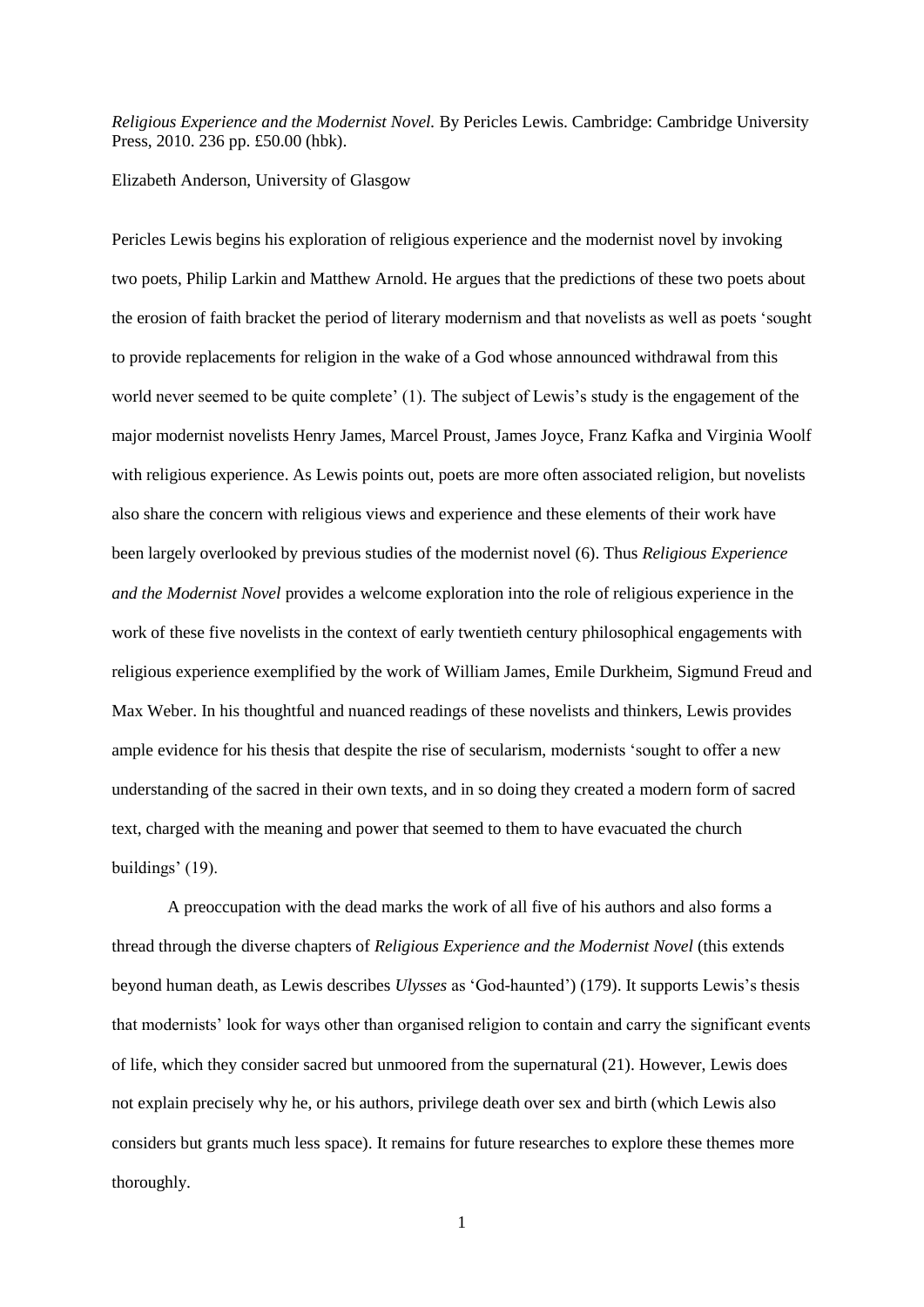Alongside a preoccupation with the remembrance and forgetting of the dead, two other themes draw together the writers under discussion: a concern with establishing (an often tenuous) communion or 'shared fictions [that] create their own communities of belief and desire' (James and Proust), and an emphasis on the 'ritualized form of daily life' (Kafka and Woolf) (80, 141). Lewis argues that Woolf's aim 'to effect a re-enchantment of the world' is most clearly seen in her preoccupation with 'moments of being', sublime 'almost sacred' moments that emerge from everyday, routine experience and transform it (144-45). For Woolf, 'the sublime relates not so much to grand or extraordinary things as to modest, everyday objects, things that have never been noticed but that turn out to open up unexpected worlds' (160). In a rare engagement with gender and feminist concerns, Lewis argues that Woolf's is a 'feminist, modernist sublime [that] has for its archetype not a solitary man on a mountain pass, but a woman at a party'. Lewis's contribution to the understanding of the feminist sublime emphasises the significance of the interpersonal alongside the tensions and diversity inherent in modernity: 'it is a type of sacrament appropriate for a world in which no single measure of the sacred obtains, and in which community must result from the always temporary, ironic, and visionary merging of competing value systems' (160).

Theologians may wish for further discussion of such categories as hermeneutics and typology. For instance, in his chapter on Joyce, Lewis presents a skilful reading of *Ulysses* as an engagement with typology, following Dante, which, unlike the *Divine Comedy*, deploys 'a variety of typological patterns, all potentially in conflict with one another, but all brought together by the authorial imagination' which thus leads to the challenge of how to interpret the many meanings and mythical models within the text (181). However, in his discussion of the logic of typology itself, Lewis does not consider how Joyce engages (if, indeed, he does) with the problematic inheritance that comes from Dante's medieval Catholicism. Joyce is certainly doing something different than Dante, this much Lewis effectively explores, but he may not have entirely escaped the anti-Jewish tendencies of typological works such as the *Divine Comedy*, that interpret the Hebrew Bible in light of the New **Testament** 

Although Lewis alludes to the occult, spiritualism and totemism, for the most part he situates his readings in the context of mainstream Christianity and Judaism. Likewise, he deliberately chooses

2